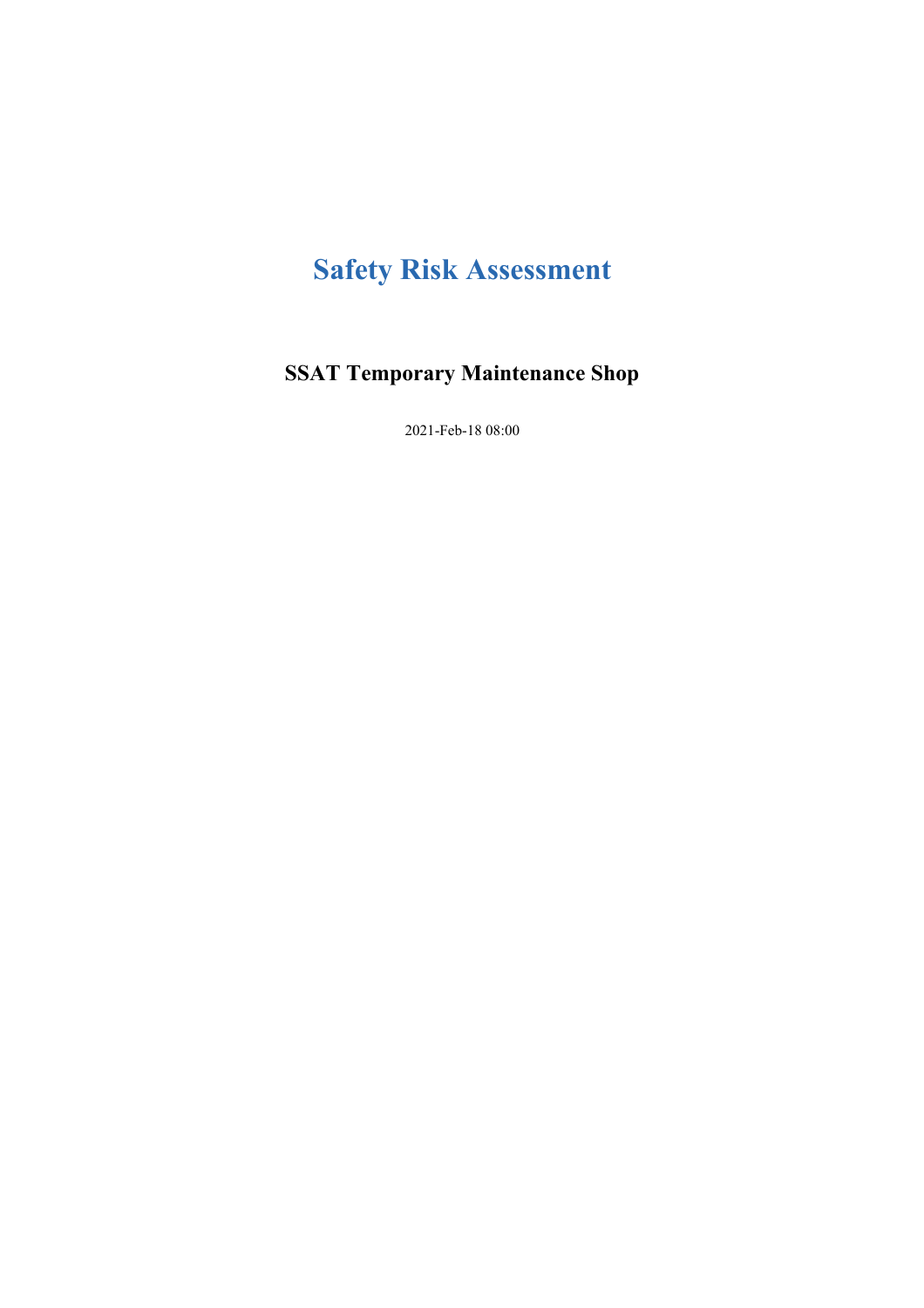

## **Table of Contents**

| 1 Introduction                                            |   |
|-----------------------------------------------------------|---|
| 2 Logistics                                               |   |
| 2.1 Stakeholders and Participants                         |   |
| 2.2 Background                                            |   |
| 3 Define the System                                       |   |
| 4 Identify the Hazards                                    | 5 |
| 5 Mitigation Plan                                         |   |
| Appendix A - Risk Matrix                                  |   |
| Appendix B - Severity and Likelihood Classification Chart |   |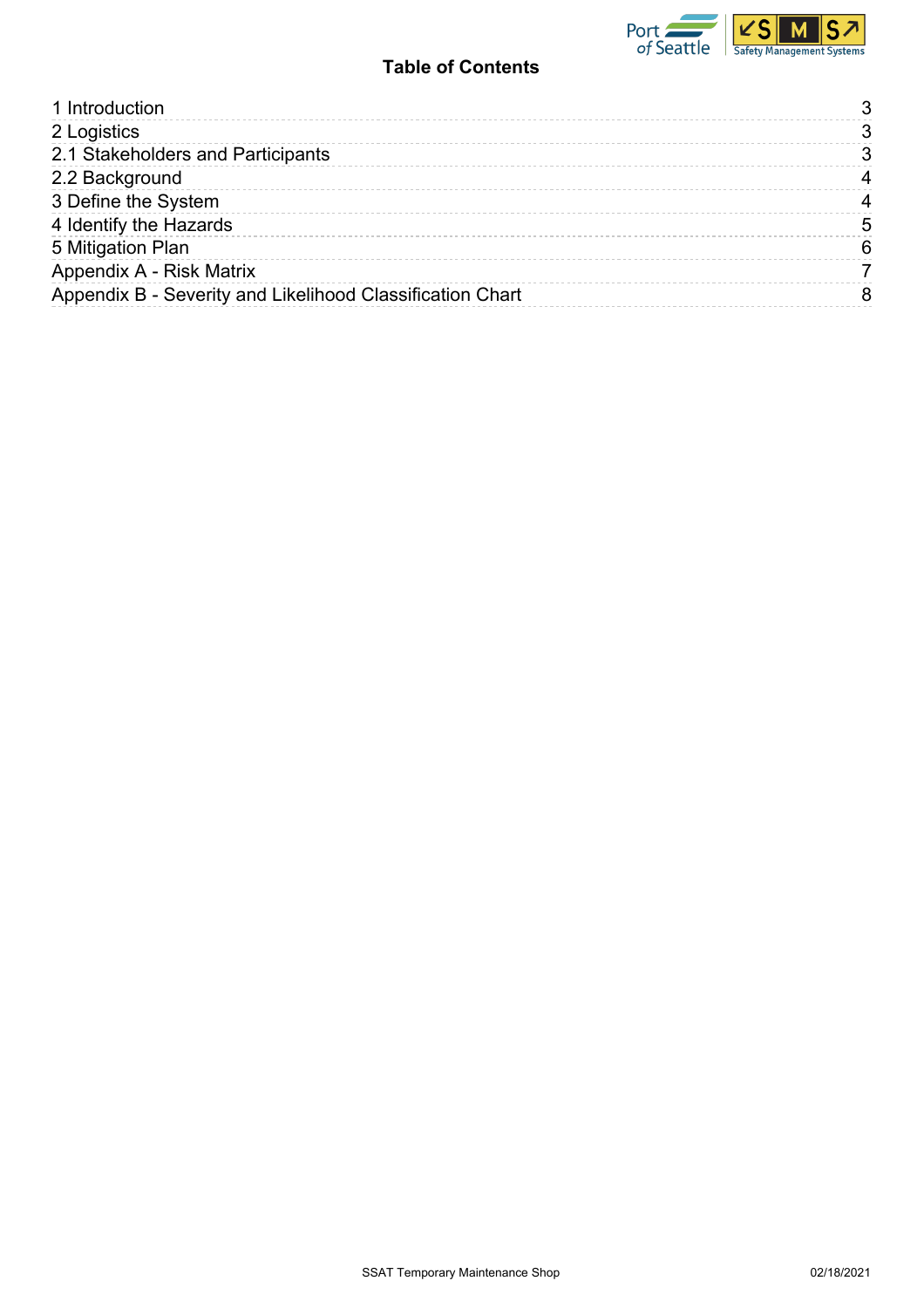

#### <span id="page-2-0"></span>**1 Introduction**

The POS continues to implement a Safety Management System (SMS), specific to SEA, which requires a pro-active look at changes to the airport system or existing conditions within the airport system that might introduce or contain hazardous conditions and therefore increase exposure to risk. According to POS's established guidance any requests to deviate from established ICAO, FAA or IATA recommended standards requires the completion of a SRA; so that, hazards which are identified through this process can be mitigated pro-actively and which provides the best opportunity for efficiency and operational continuity.

The SRA facilitation and subsequent documentation is based on the industry standard 5-Step Risk Assessment process including the following:

- 1. Define the System
- 2. Identify the Hazards
- 3. Analyze the Risks/Consequences
- 4. Assess the Risks
- 5. Mitigate the Risks

The established POS SMS definitions for Severity and Likelihood, and the Risk Matrix (Appendix B) were used for the risk assessment portion of the SRA and all participants agreed with and validated these metrics, definitions and thresholds as applicable and valid.

#### <span id="page-2-1"></span>**2 Logistics**

SEA Aviation Operations coordinated all logistics for the SRA. The SRA meeting took place at MS Teams on 18 February 2021 from 08:00 to 10:00.

#### <span id="page-2-2"></span>**2.1 Stakeholders and Participants**

Stakeholders and participants present for the SRA are listed below along with their respective organizations:

**Tony Vasquez** - Port of Seattle, **Alicia Waterton** - Port of Seattle, **Adam Varo** - Port of Seattle, **Dave Crowner** - Port of Seattle, **Michael Papahronis** - , **Paul Pelton** - Port of Seattle, **Juan Martell** - Port of Seattle, **Jamie Tomosada** - Port of Seattle, **Arland Fagerstrom** - Port of Seattle, **Sabin Mudaliar** - Port of Seattle, **Dan Lapinsky** - , **Doug Sinclair** - Port of Seattle, **Philip Allan** - Port of Seattle,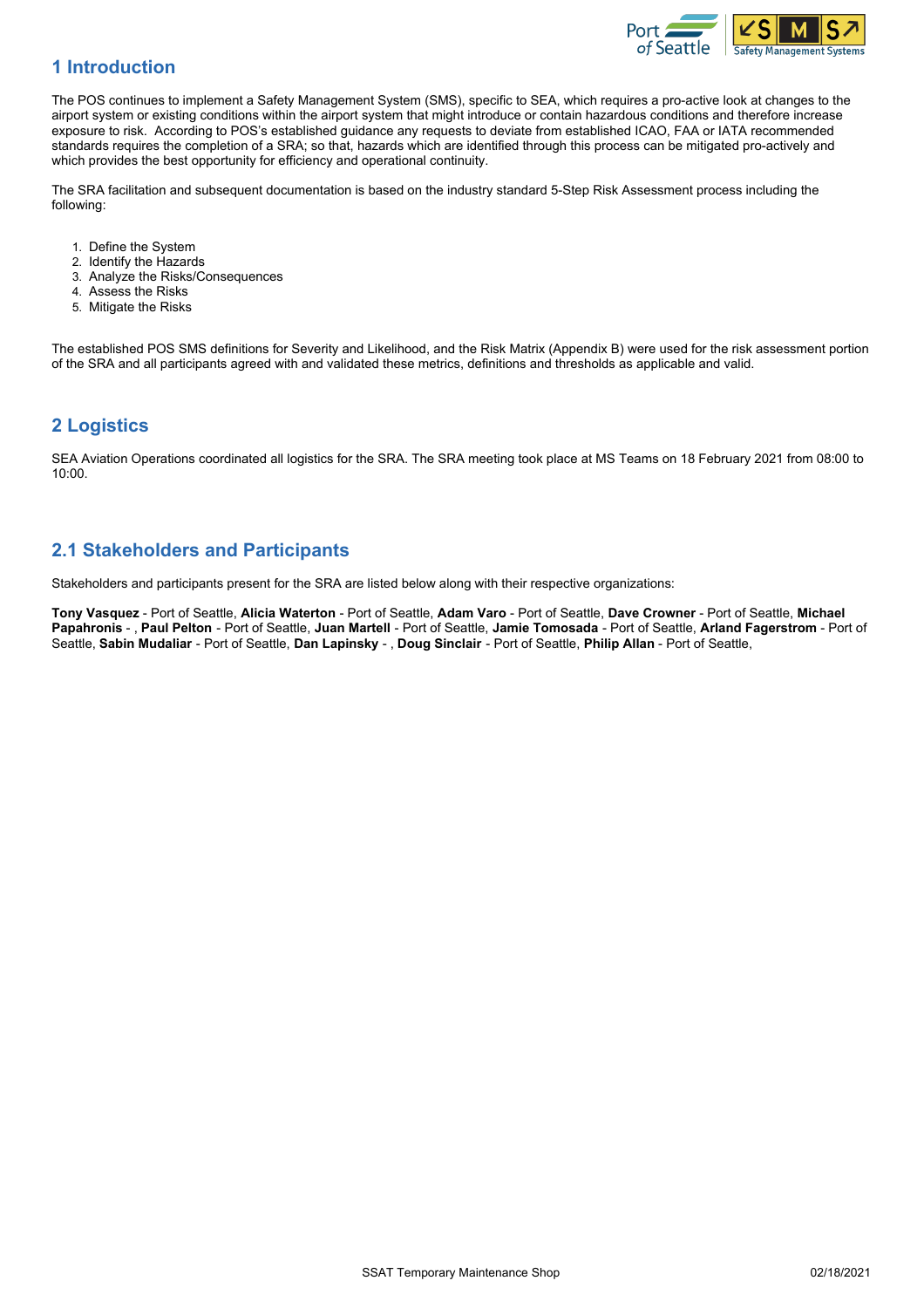

#### <span id="page-3-0"></span>**2.2 Background**

The purpose of this meeting is to review and discuss potential impacts to SSAT arrivals hall, bagwell, and ramp operations associated with changes impacting relocation of the temporary Maintenance shop from Central Terminal.

#### <span id="page-3-1"></span>**3 Define the System**

The relocation of the temporary Maintenance shop SSAT bagwell area will impact C21 make up closure; claim 33 input closure; tug drive entry/exit; and relocation of pet holding and inspection locations.



#### Overview of SSAT Bagwell Impacts/Changes

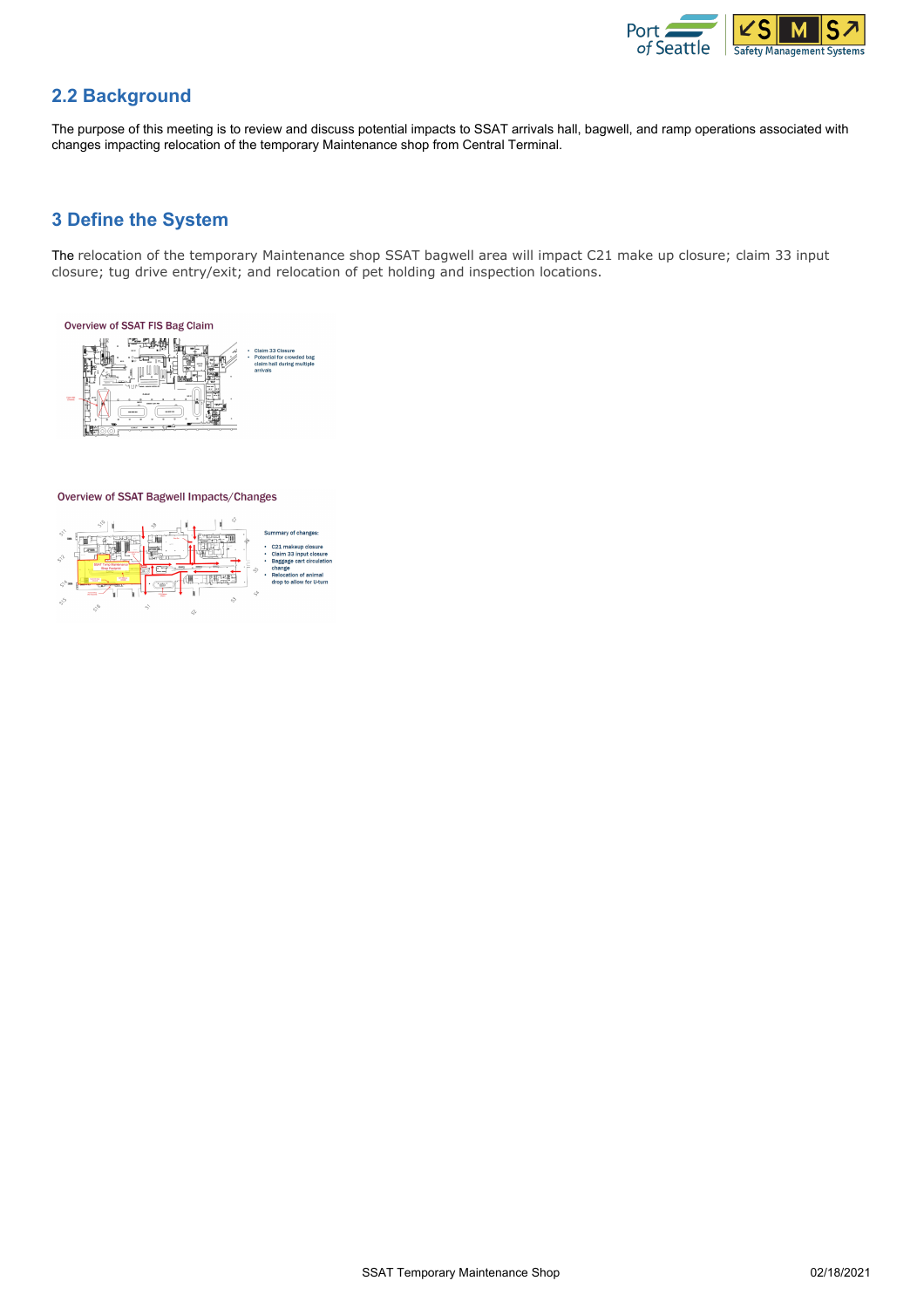

#### <span id="page-4-0"></span>**4 Identify the Hazards**

Following the Definition of the System discussion, the SRA panel was asked to think about and identify the hazards associated with the new operation. The panel agreed to the following hazards:

The hazardous condition identified by the participants is: **Change tug traffic pattern due to closure of west end of SSAT bagwell.** The worst credible outcome agreed upon for this hazard is: **Operational confusion due to rerouted traffic and restricted access.** The credible risk was assessed in the category of **Continuity of Operations**.

This resulted in an agreed severity of **Minor 4** and an agreed likelihood of **Frequent A**, which results in an overall risk rating of **M13**.

The hazardous condition identified by the participants is: **Pet cart staging in the bagwell.** The worst credible outcome agreed upon for this hazard is: **Pets may be misplaced if employees do not know the correct staging locations resulting in delay to inspections and delivery to passengers.** The credible risk was assessed in the category of **Continuity of Operations**.

This resulted in an agreed severity of **Minimal 5** and an agreed likelihood of **Remote C**, which results in an overall risk rating of **L3**.

The hazardous condition identified by the participants is: **Claim 33 input block.** The worst credible outcome agreed upon for this hazard is: **Significant facility congestion due to relocation of claim 33 operations which may impact other flights and CBP operations.** The credible risk was assessed in the category of **Continuity of Operations**.

This resulted in an agreed severity of **Minor 4** and an agreed likelihood of **Frequent A**, which results in an overall risk rating of **M13**.

The hazardous condition identified by the participants is: **S8 lane reduction/restricted roadway** The worst credible outcome agreed upon for this hazard is: **Potential vehicle accident with another vehicle and/or lift** The credible risk was assessed in the category of **Continuity of Operations**. This resulted in an agreed severity of **Minor 4** and an agreed likelihood of **Probable B**, which results in an overall risk rating of **M12**.

See Appendix B for Severity and Likelihood Chart with required actions.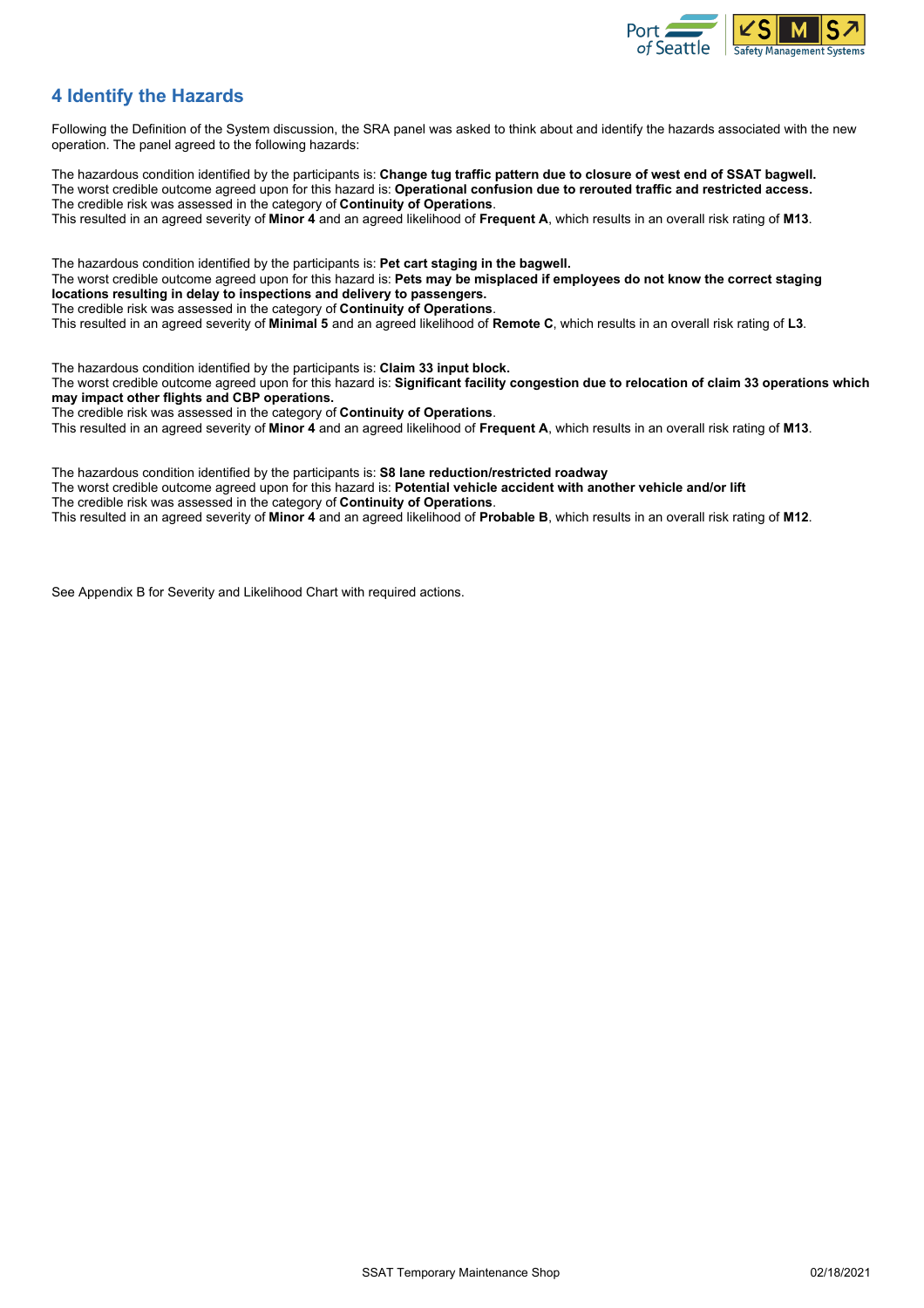

## <span id="page-5-0"></span>**5 Mitigation Plan**

Following the listing of hazards and rating of associated risks the panel agreed on the following mitigation for identified risks:

| <b>Title</b>                 | <b>Description</b>                                                                                                  | <b>Responsible Party</b> | <b>Completed By</b> | <b>Status</b> |
|------------------------------|---------------------------------------------------------------------------------------------------------------------|--------------------------|---------------------|---------------|
| Traffic management           | Making sure traffic pattern is adhered to; and if any airlines need to<br>adjust/move their vehicles.               | <b>AVPMG</b>             | 2021-Mar-29 00:00   | Not Started   |
|                              |                                                                                                                     |                          |                     |               |
| <b>Title</b>                 | <b>Description</b>                                                                                                  | <b>Responsible Party</b> | <b>Completed By</b> | <b>Status</b> |
| Safety Bulletin for SSAT     | SMS team to issue safety bulletin with the changes. "Change of Condition"<br>notification                           | <b>SMS Airport OPS</b>   | 2021-Mar-22 00:00   | Not Started   |
|                              |                                                                                                                     |                          |                     |               |
| <b>Title</b>                 | <b>Description</b>                                                                                                  | <b>Responsible Party</b> | <b>Completed By</b> | <b>Status</b> |
| Posted information           | Create and post new information on the wall in the area                                                             | <b>SMS Airport OPS</b>   | 2021-Mar-22 00:00   | Not Started   |
|                              |                                                                                                                     |                          |                     |               |
| <b>Title</b>                 | <b>Description</b>                                                                                                  | <b>Responsible Party</b> | <b>Completed By</b> | <b>Status</b> |
| Passenger traffic management | There will be staff to direct passengers to que around carousel 33 and<br>stanchions to prevent blocking the exits. |                          | 2021-Mar-29 00:00   | Not Started   |
|                              |                                                                                                                     |                          |                     |               |
| <b>Title</b>                 | <b>Description</b>                                                                                                  | <b>Responsible Party</b> | <b>Completed By</b> | <b>Status</b> |
| Signage                      | Enhancing signage in S8 entry/exit bagwell area. Stop signs on the walls<br>and ground.                             |                          | 2021-Mar-29 00:00   | Not Started   |

See Appendix A for a list of hazards associated with the mitigations.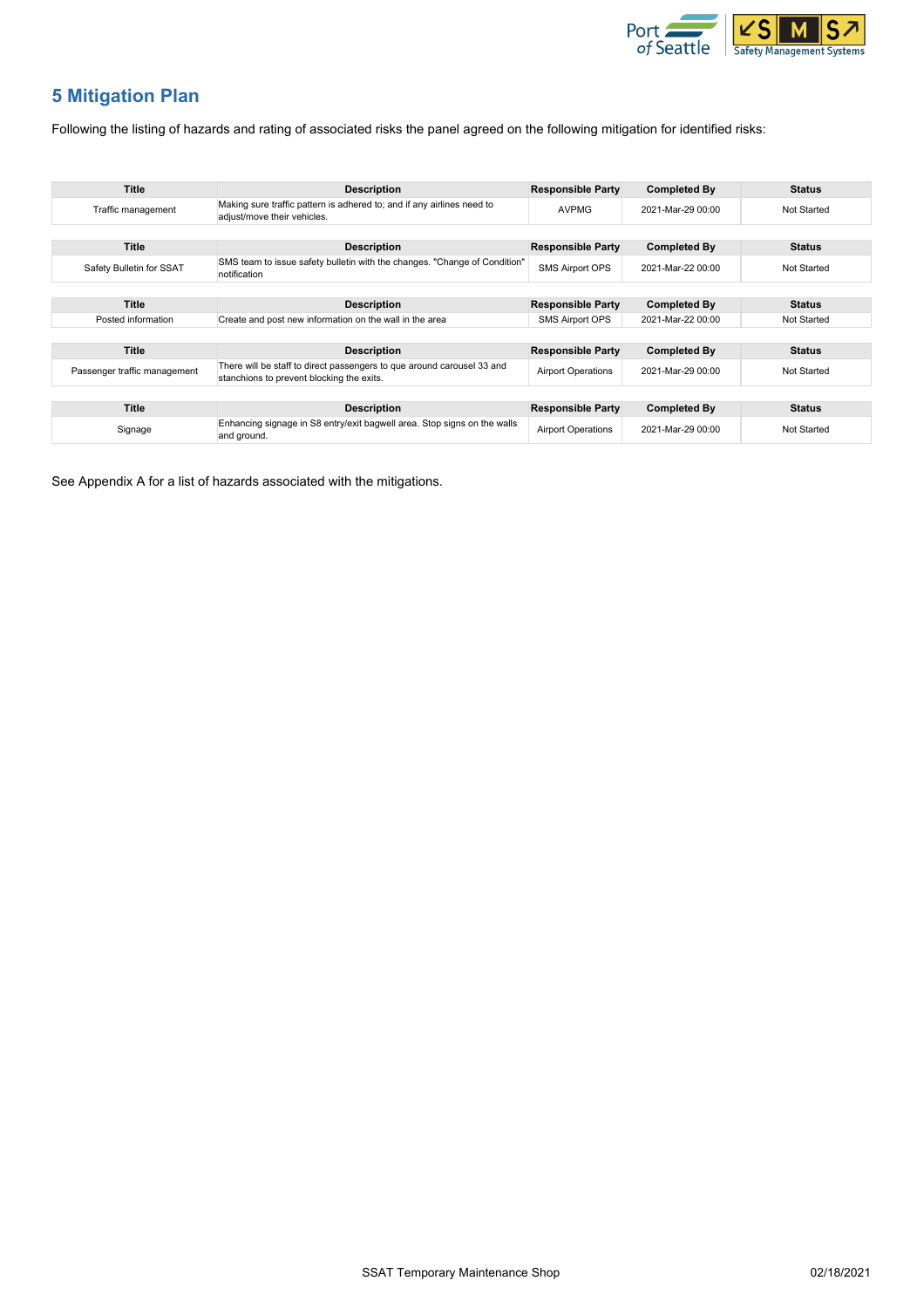

#### <span id="page-6-0"></span>**Appendix A - Risk Matrix**

The following table represents all the hazardous conditions identified and the consequences. Because the consequences are germane to all the hazardous conditions listed they should NOT be attributed to one, individual hazardous condition. The table includes the hazards, risks, risk assessments, proposed mitigation, residual risks, and responsible party(ies). Note: The definitions of Severity and Likelihood outlined in the Severity and Likelihood Classification Chart and Risk Matrix, as provided by the POS, are included in Appendix B for reference.

| Hazard                                                                          | <b>Credible Outcome</b>                                                                                                                          |              | Severity Likelihood | <b>Risk</b><br>Rating | <b>Is Mitigation</b><br>Required/Recommended? | <b>Mitigations</b>                                                                          | <b>Responsible Party</b>                                                                          |
|---------------------------------------------------------------------------------|--------------------------------------------------------------------------------------------------------------------------------------------------|--------------|---------------------|-----------------------|-----------------------------------------------|---------------------------------------------------------------------------------------------|---------------------------------------------------------------------------------------------------|
| Change tug traffic<br>pattern due to closure of<br>west end of SSAT<br>bagwell. | Operational confusion due to rerouted traffic and<br>restricted access.                                                                          | Minor 4      | Frequent A          | M13                   | Yes                                           | $\bullet$ Traffic<br>management<br>• Safety Bulletin<br>for SSAT<br>• Posted<br>information | <b>AVPMG</b><br>$\bullet$<br><b>SMS Airport</b><br><b>OPS</b><br><b>SMS Airport</b><br><b>OPS</b> |
| Hazard                                                                          | <b>Credible Outcome</b>                                                                                                                          |              | Severity Likelihood | <b>Risk</b><br>Rating | <b>Is Mitigation</b><br>Required/Recommended? | <b>Mitigations</b>                                                                          | <b>Responsible Party</b>                                                                          |
| Pet cart staging in the<br>bagwell.                                             | Pets may be misplaced if employees do not know the<br>correct staging locations resulting in delay to<br>inspections and delivery to passengers. | Minimal<br>5 | Remote C            | L <sub>3</sub>        | Yes                                           | • Posted<br>information                                                                     | <b>SMS Airport</b><br>٠<br><b>OPS</b>                                                             |
| Hazard                                                                          | <b>Credible Outcome</b>                                                                                                                          |              | Severity Likelihood | <b>Risk</b><br>Rating | <b>Is Mitigation</b><br>Required/Recommended? | <b>Mitigations</b>                                                                          | <b>Responsible Party</b>                                                                          |
| Claim 33 input block.                                                           | Significant facility congestion due to relocation of claim<br>33 operations which may impact other flights and CBP<br>operations.                | Minor 4      | <b>Frequent A</b>   | M13                   | Yes                                           | • Passenger<br>traffic<br>management                                                        | Airport<br>٠<br>Operations                                                                        |
| Hazard                                                                          | <b>Credible Outcome</b>                                                                                                                          |              | Severity Likelihood | <b>Risk</b><br>Rating | <b>Is Mitigation</b><br>Required/Recommended? | <b>Mitigations</b>                                                                          | <b>Responsible Party</b>                                                                          |
| S8 lane<br>reduction/restricted<br>roadway                                      | Potential vehicle accident with another vehicle and/or<br>lift                                                                                   | Minor 4      | Probable B          | M12                   | Yes                                           | • Signage                                                                                   | Airport<br>٠<br>Operations                                                                        |